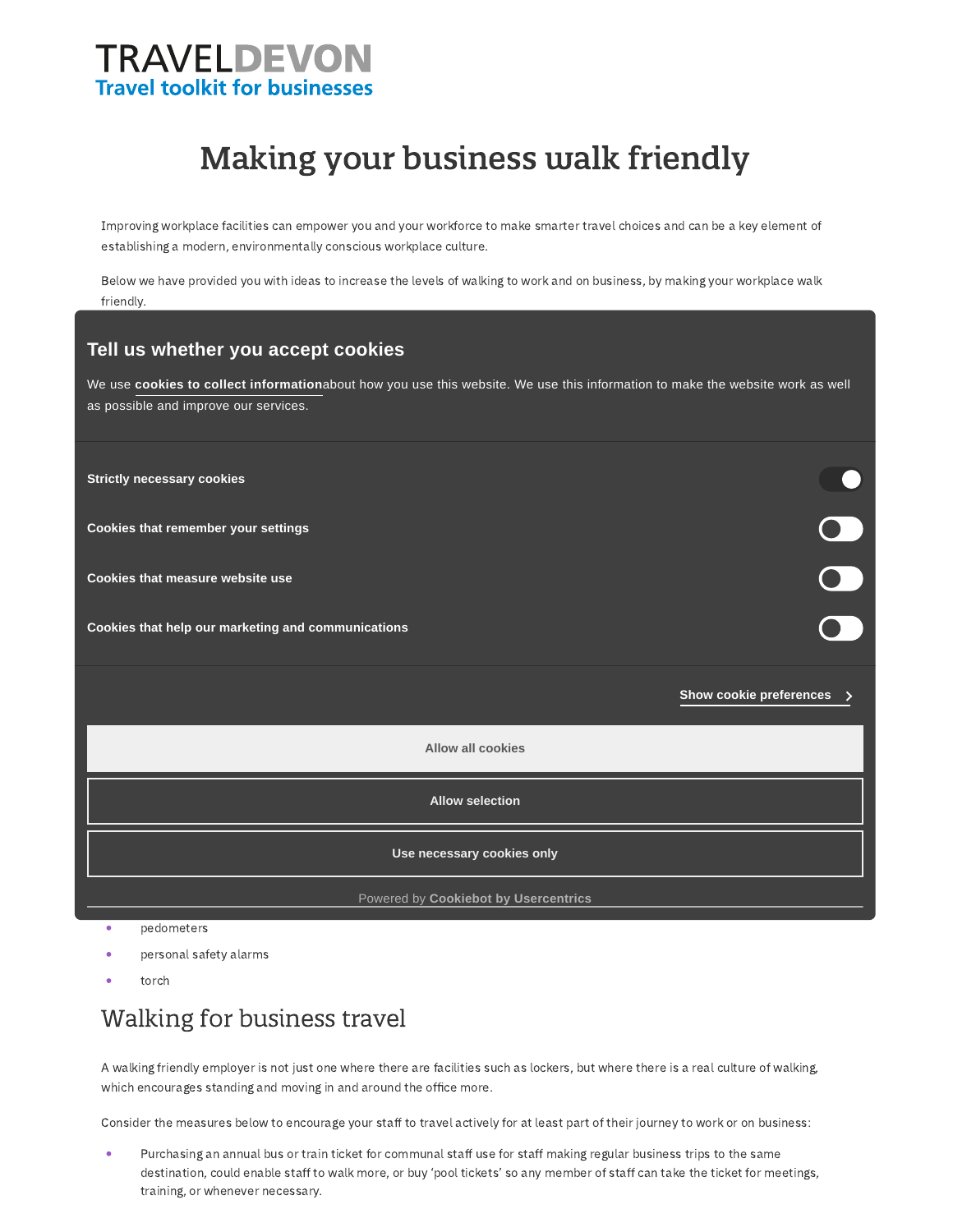- Purchasing laptop rucksacks or lightweight tablets could enable staff to walk more as part of their business travel and save money on taxi fares.
- Many organisations offer a cycling mileage rate for staff who use their bikes during work time, why not introduce something similar for walking to encourage sustainable and active travel.
- Alternatively, you could consider introducing a flat mileage rate of, for example, 40p per mile, claimable for walking, cycling and driving journeys.

## Route mapping

Mapping some circular routes that people can walk from your office at lunchtime can help staff reach their target of 150 minutes of [moderate](https://www.nhs.uk/live-well/exercise/) intensity activity a week for exercise and to improve their mental health. You can include a few different options that vary in length and duration for faster and slower walking speeds.

You can map these walking online journey planners such as: Ma

#### $\mathcal{A}$  is unkerpany website, intranet and on the company website, to gether with information on walking times  $\mathcal{A}$ and routes to the nearest bus stops and train stations. **Tell us whether you accept cookies**

This included information can also be included in the interview of the statistical information information and informations to visitors. The interview our services. We use **cookies to collect [information](https://www.traveldevontoolkit.info/privacy/cookies)**about how you use this website. We use this information to make the website work as well

A culture of walking and moving more can be supported by re-imagining the office environment as an active office. Promoting active **Strictly necessary cookies**

the working day. **Cookies that remember your settings**

and some providers offer free trials. **Cookies that measure website use**

Watch a TED talk about walking meetings – 'Sitting is the new smoking'. Get everyone to move around with each new agenda **Cookies that help [ourma](http://www.ted.com/talks/nilofer_merchant_got_a_meeting_take_a_walk)rketing and communications**

Further information and support

**Show cookie preferences**

**Allow all cookies**

More information on how to encourage your workplace to get moving can be found in the ['Promoting](http://www.traveldevontoolkit.info/promoting-walking/) walking' toolkit.

Active [Devon](https://www.activedevon.org/) is a community-focused, non-profit organisation dedicated to inspiring and supporting people in Devon to be active. **Allow selection**

They can help you get your workplace more active and support you with behaviour change campaigns, workplace challenges,

**Use necessary cookies only**

We now to encourage smarter travel to work at your work  $C$  or  $\mathcal{C}$  support to organisations who want to organisations who want to organisations who want to organisations who want to organisations who want to organisa enable their staff to travel more sustainably and actively. Please get in touch via [traveldevon@devon.gov.u](mailto:traveldevon@devon.gov.uk)[k](https://www.cookiebot.com/) for more information. Powered by **Cookiebot by Usercentrics**

\*Support offered will depend on availability of funding, COVID-19 restrictions and engagement and commitment of your workplace.

When following our toolkits, please check the [government](https://www.gov.uk/guidance/coronavirus-covid-19-safer-travel-guidance-for-passengers) guidance for safer travel.

This page was last updated March 2021.

#### URLs

- Walk score website: [walkscore.com](http://www.walkscore.com/)
- DCC 'Report a problem' online portal: <https://new.devon.gov.uk/roadsandtransport/report-a-problem/>
- NHS Physical activity guidelines for adults <https://www.nhs.uk/live-well/exercise/>